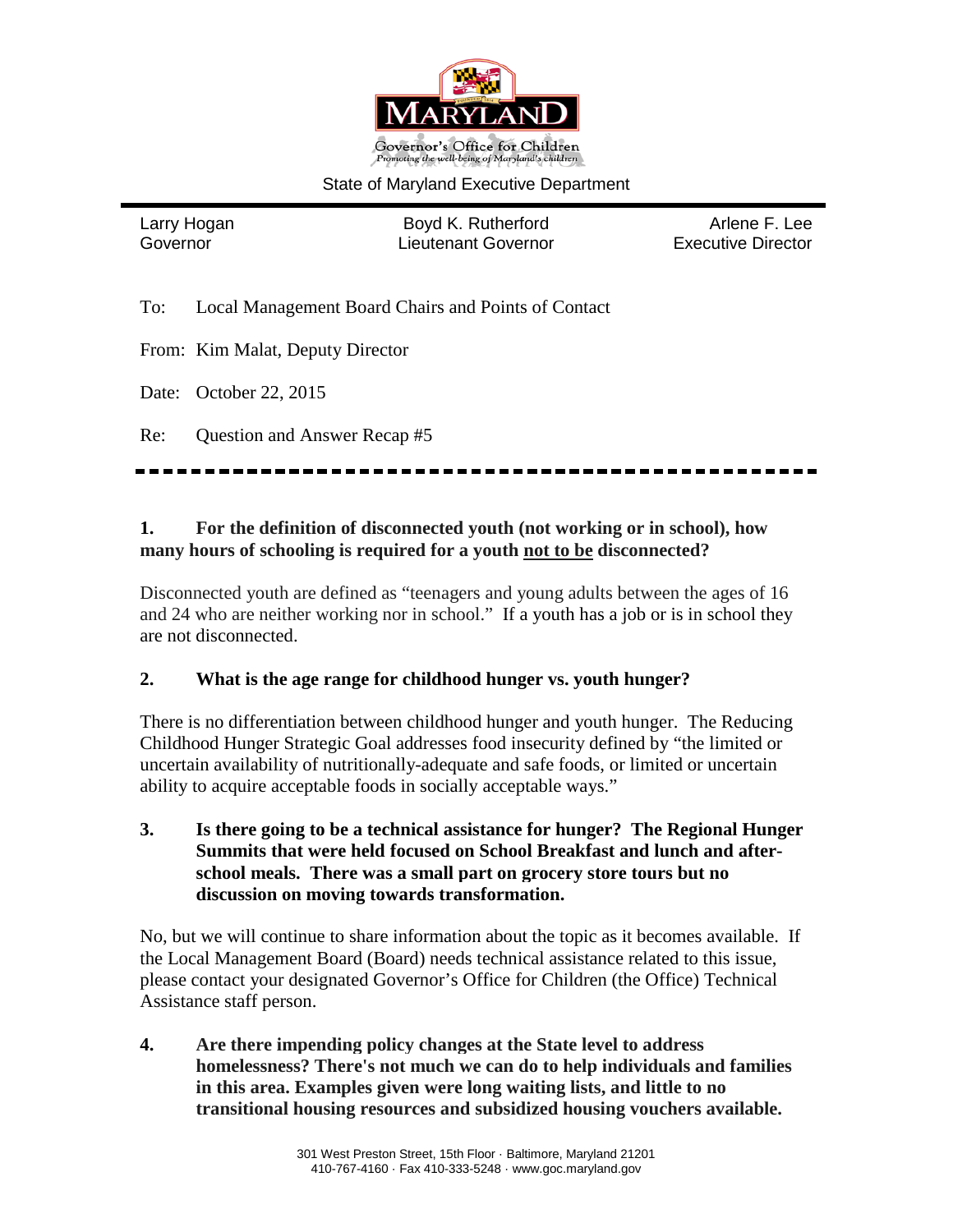The Governor's Interagency Council on Homelessness (which includes representatives from State agencies, Continuums of Care, and advocacy organizations) is working on assessing the needs and gaps in services and supports at the State level. However, there are strategies that can be put in place locally to address Youth Homelessness, depending upon what your data and resource gap assessment indicate are needed in the jurisdiction. For example, a Local Management Board may need to start with data gathering, focus groups and convenings about youth homelessness in order to better understand the specific characteristics of the population in the jurisdiction.

Examples of local planning processes:

- [http://www.unitedwaykfla.ca/wp-content/uploads/2013/10/powerpoint-oct-](http://www.unitedwaykfla.ca/wp-content/uploads/2013/10/powerpoint-oct-2013.pdf)[2013.pdf](http://www.unitedwaykfla.ca/wp-content/uploads/2013/10/powerpoint-oct-2013.pdf)
- [http://www.kingcounty.gov/socialservices/Housing/ServicesAndPrograms/Progra](http://www.kingcounty.gov/socialservices/Housing/ServicesAndPrograms/Programs/Homeless/%7E/media/socialServices/housing/documents/YYA/YYA_Convening_6,-d-,27,-d-,13.ashx?la=en) [ms/Homeless/~/media/socialServices/housing/documents/YYA/YYA\\_Convening](http://www.kingcounty.gov/socialservices/Housing/ServicesAndPrograms/Programs/Homeless/%7E/media/socialServices/housing/documents/YYA/YYA_Convening_6,-d-,27,-d-,13.ashx?la=en)  $\_6, -d-, 27, -d-, 13.$ ashx?la=en
- http://www.kamloops.ca/socialdevelopment/pdfs/13-01-22- MLCSummaryReport.pdf

## **3. Homelessness can include a parent (under the age of 25) and child/ren living together, with no fixed address count. Correct?**

Yes – if the youth under age 25 is the parent. Please refer to the definition for youth homelessness in the PowerPoint presentation from September 10, 2015, *Looking Ahead: FY16-FY19.* As identified in the PowerPoint and in Recap #4, the definition of youth homelessness excludes parental/guardian involvement, unless the youth is under age 25 and is the parent.

# 4. **Will the Governor's Office for Children only fund programs that serve 100% of a target population from the four strategic goals?**

No, under very limited circumstances the target population can be less than 100% of the population served. Examples of such circumstances include, but are not limited to: 1) the funding is used solely for the target population within the program, or 2.) the geographic area has a majority of the target population and the program does not draw from any other geographic area, or 3.) the Local Management Board can document that a significant majority of the program participants are from the target population. Significant majority is not defined but should be considered close to 100%.

# 5. **Does the Governor's Office for Children maintain a list of consultants which can be shared with LMBs for needs assessments and community planning?**

No, the Office does not maintain such a list. When seeking references, the best option is to speak to the other Local Management Boards or other community partners about the consultants they have used in the past.

## **6. Do Local Management Boards have two years to transition programs that do not impact one or more of the Strategic Goals?**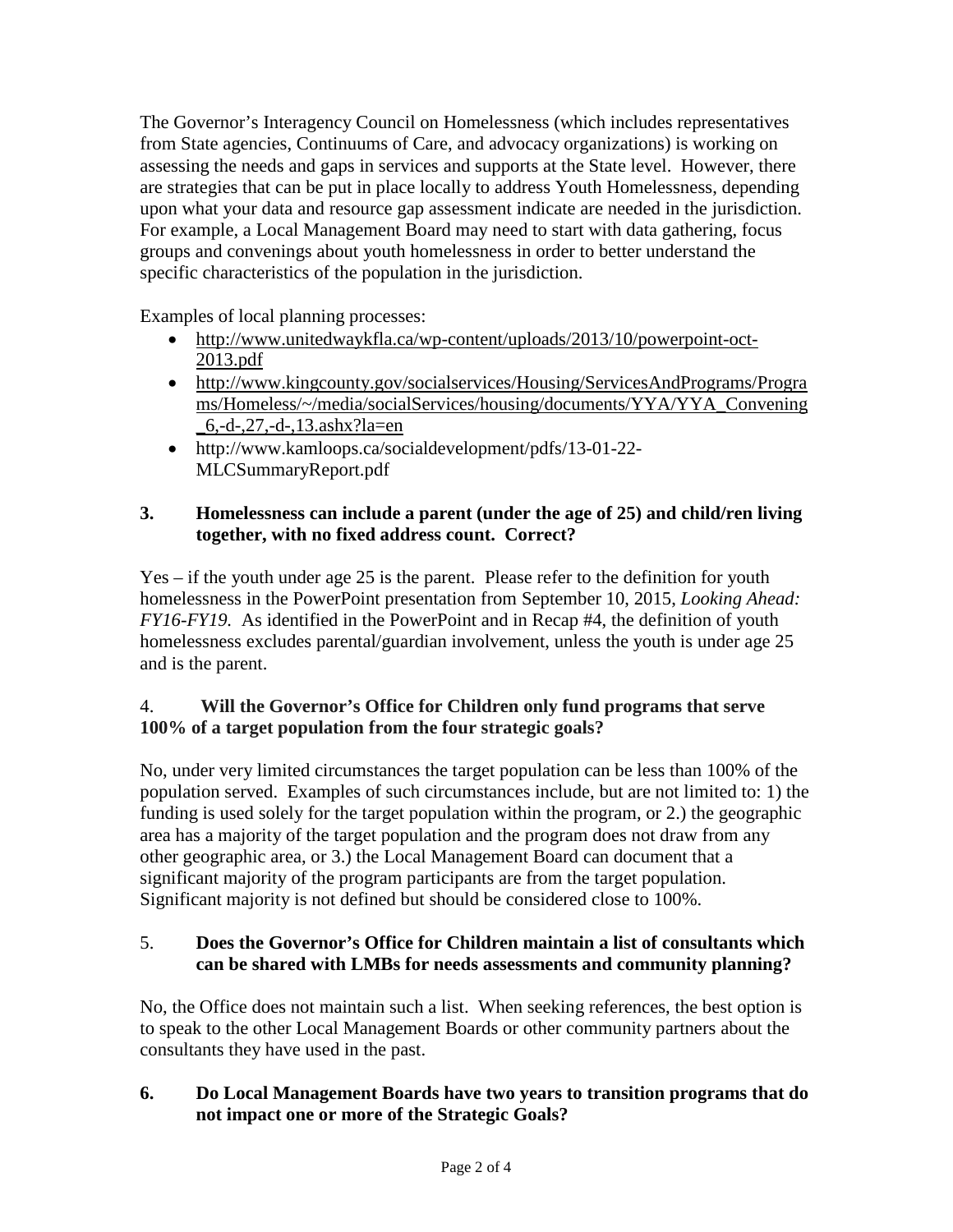Yes, but it is important to note that, beginning with the Notice of Funding Availability to be issued in January 2016, all the programs that the Local Management Board seeks to fund with Children's Cabinet funding must be demonstrated to be a critical need in the community plan. This applies to programs funded under the base and programs funded by new resources. The only difference is that programs to be funded by new resources must also address one the Governor's Strategic Goals.

As indicated in Recap #4, if the community plan demonstrates that those programs currently funded by the Children's Cabinet are critically needed in the jurisdiction, the Board will be allowed time to transition the program, not to exceed two years. Critical need should be demonstrated by**:**

- 1.) county-specific data that shows this is a significant problem in the jurisdiction (high rate of child poverty, high rate of single mothers under 24 living in poverty, high rate of youth homelessness, etc.);
- 2.) an assessment of local resources included in the plan that shows there are no, or insufficient, programs addressing this issue/need, and;
- 3.) the members of the Board ranked the problem among the top issues needing to be addressed in the county, above all other problems identified in the community plan, based upon input from the community and their own assessment of the data.

If critical need is not clearly demonstrated (both in the needs of the population and the gaps in resources in the County) in the community plan, the program will not be funded with Children's Cabinet funds beginning in FY17 regardless of whether it is currently funded through the Children's Cabinet.

In either case, the Local Management Board should begin the transition planning immediately, as this will become a part of the FY18 process for continued funding of those programs.

**7. I believe we're creating a large scale community plan that will include all needs and whatever strategic goals are indicated by our needs. We would then do some capacity assessment/building for the agency. When I read the Notice of Funding Availability again, it was clear we are only addressing the 4 strategic goals so the large scale community plan would not be part of this? Right?**

No. The Notice of Funding Availability that is out now (responses are due 10/30/15) is to assist with the planning, data collection, focus groups, etc. related to Governor Hogan's Four Strategic Goals. The information related to the Strategic Goals would then become a part of the overall community plan that will be needed for the FY17 Community Partnership Agreement application.

The Notice of Funding Availability that will be released in January 2016 will be for FY17 funding and will require a community plan that demonstrates the need for all the strategies the Board seeks to fund with Children's Cabinet funding; both those funded by the base allocation that do not address the Governor's Strategic Goals and those that would be funded with new resources that address one or more of the Governor's Strategic Goals.